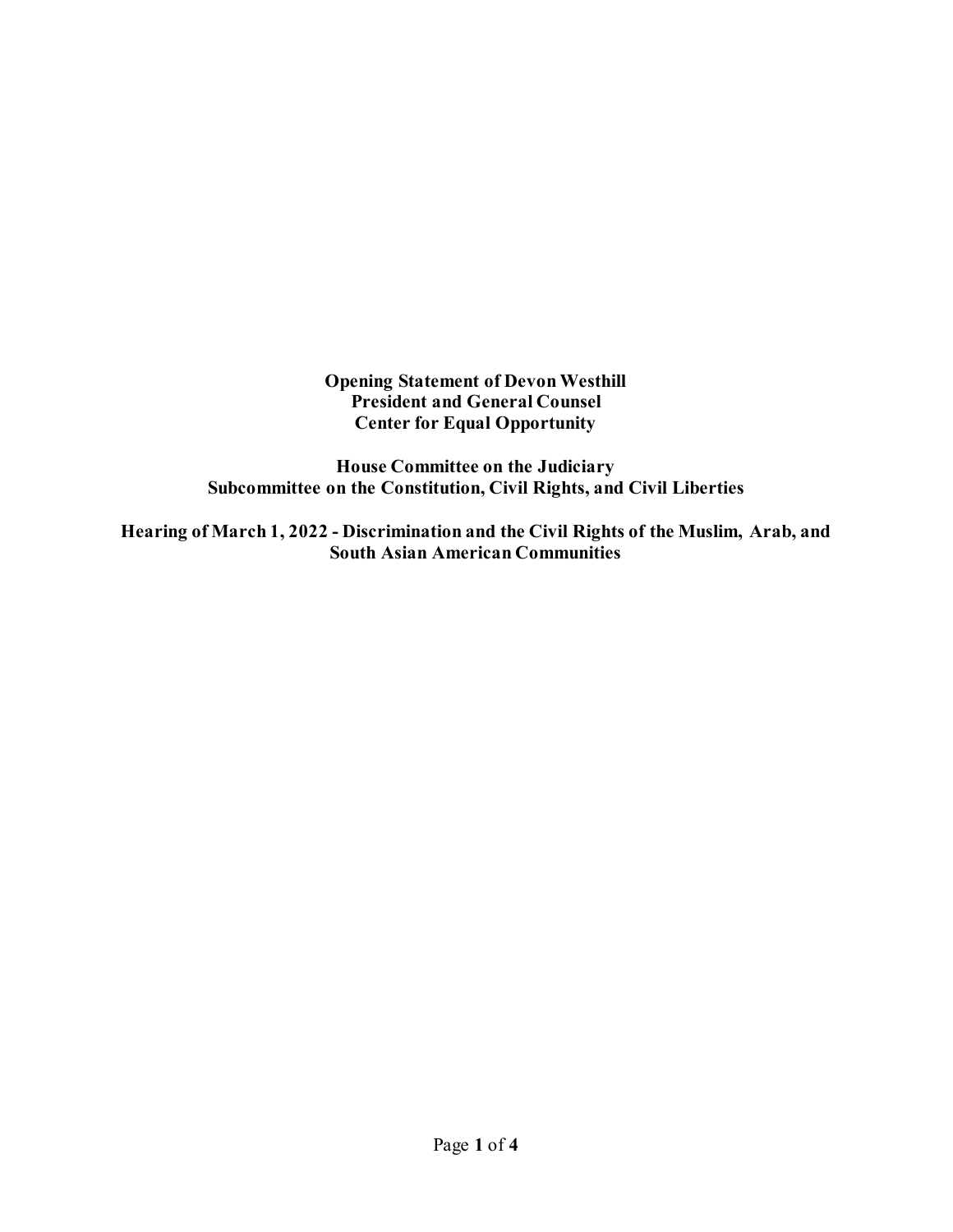Chair Cohen, Ranking Member Johnson, and distinguished Members of the subcommittee, thank you for the opportunity to provide my testimony on "Discrimination and the Civil Rights of the Muslim, Arab, and South Asian American Communities."

My name is Devon Westhill and I am the president and general counsel of the Center for Equal Opportunity. CEO is a non-partisan, non-profit research and educational organization that for more than 25 years has conducted studies and produced reports, monitored and advised on government action, and educated the public with the singular goal of promoting colorblind equal opportunity and nondiscrimination in America.

I will begin by commenting on the vicious physical attacks on Asian Americans that have been reported in the media in the last couple of years. I then turn to affirmative discrimination against Asian Americans by educational institutions. I close by appealing to those who desire to address these issues not to do so in a way that focuses on "equity of outcome" at the expense of the principle of equality under law.

## **I. RISE IN VIOLENT PHYSICAL ATTACKS AGAINST ASIAN AMERICANS**

Christina Yuna Lee.

Ms. Lee was an Asian American creative content producer living and working in New York City. In the early morning hours of February  $13<sup>th</sup>$ , just two weeks ago, the 35-year-old was stalked and stabbed to death in her apartment building.

Michelle Alyssa Go.

Ms. Go was an Asian American professional services manager and advocate for those experiencing homelessness. On the morning of January 15<sup>th</sup>, the 40-year-old was murdered when she was shoved from a subway platform into an oncoming train.

Yao Pan Ma.

Last year, Mr. Ma an Asian-immigrant chef experiencing financial hardship during the throes of the COVID-19 pandemic was brutally beaten—his face and head stomped. Mr. Ma later died of the bleeding this attack caused in his brain.

I could go on.

These attacks did not discriminate against Asians of any particular ethnicity or hailing from any particular geographic region of the world. It is no surprise to learn then, as a recent Pew Research Center poll revealed, that 32% of Asian American adults fear being threatened or attacked—a proportion of respondents that surpassed any similar concern by other racial or ethnic groups.[1](#page-1-0)

<span id="page-1-0"></span><sup>1</sup> Khadijah Edwards et al.,*One-third of Asian Americans fear threats, physical attacks and most say violence against them is rising*, (April 21, 2021), https://www.pewresearch.org/fact-tank/2021/04/21/one-third-of-asian-americansfear-threats-physical-attacks-and-most-say-violence-against-them-is-rising/.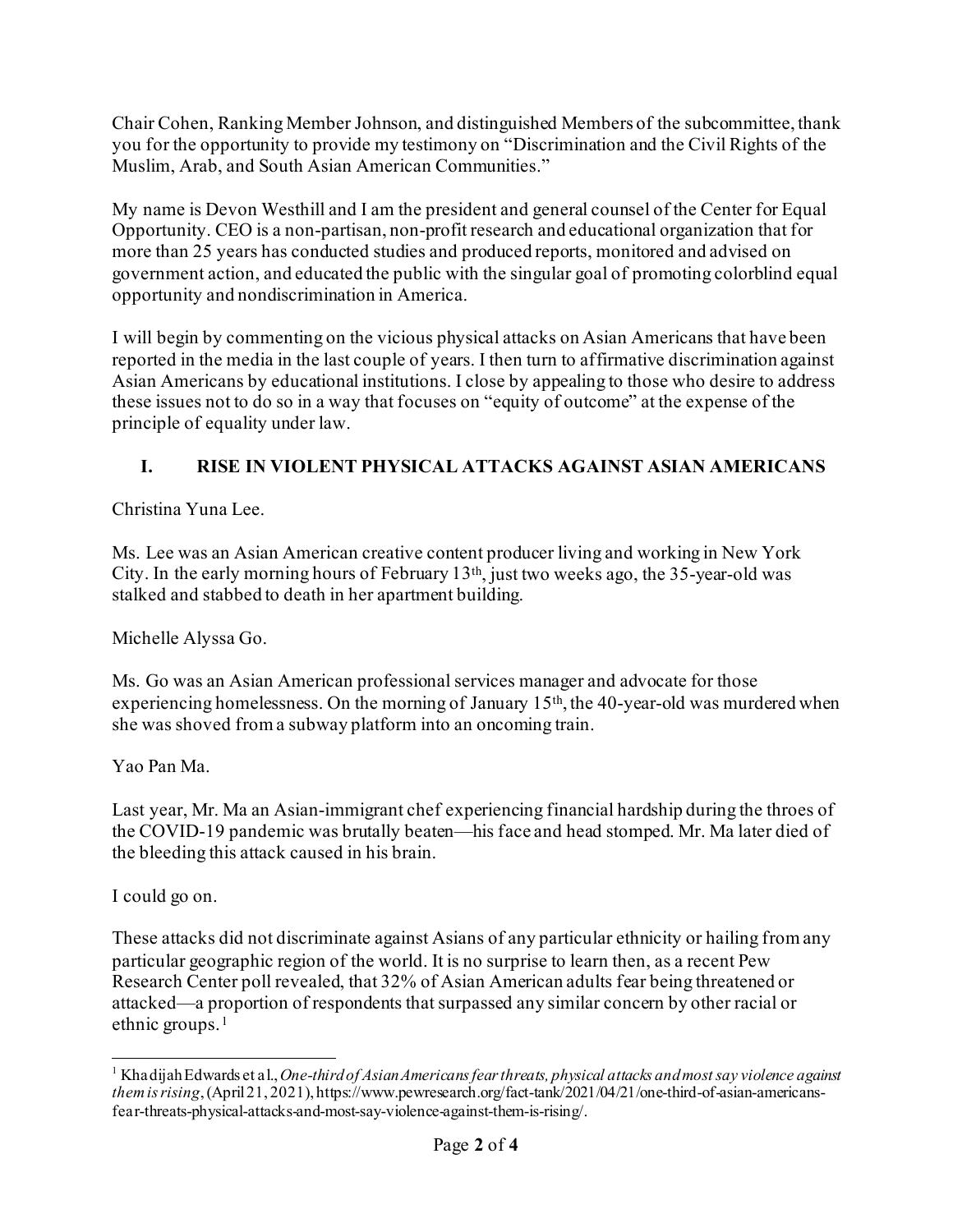Because, as a result of their ethnicity, Asian Americans may be at heightened risk to become victims of violent crime, lawmakers and others must establish and maintain a hardline against all crime. A failure to prioritize and fund effective policing and to state publicly and often that crime will be punished swiftly and severely will only lead to more tragedies like the ones I have stated.

## **II. OFFICIAL DISCRIMINATION AGAINST ASIAN AMERICANS**

The organization that I head, the Center for Equal Opportunity, has participated as amicus curiae in numerous Supreme Court cases regarding disparate treatment on the basis of race or ethnicity including now in the case of *Students for Fair Admissions v. Harvard*—consolidated with a case challenging a similar racial preferences scheme at the University of North Carolina.[2](#page-2-0)

In reviewing the evidence in these cases, one is struck by how clearly and shamelessly both schools discriminate in their admissions based on the race or ethnicity of the applicant particularly, against highly qualified Asian Americans. The evidence presented in the Harvard case indicates that extraordinarily well qualified Asian American applicants are routinely downgraded via character and fitness ratings assigned by admissions officials. This process makes a mockery of merit-based admissions and is a naked pretense for simple racial balancing that intentionally decreases Asian American representation, and that of other applicants, on the basis of their skin color and ethnicity that is reminiscent of  $20<sup>th</sup>$  century efforts by the same institution to limit enrollment of Jewish students.

Notwithstanding this insidious discrimination against Asian Americans, the present administration has not only failed to address it, it has actively worked to preserve it. One of the first actions this administration took in February 2021 was to dismiss a Justice Department lawsuit launched against Yale University during the Trump administration for illegally discriminating against undergraduate applicants based on race and national origin.[3](#page-2-1)

When later given the opportunity by the Supreme Court to state its position on the Harvard litigation, the administration once again betrayed the Asian American community by opposing the Supreme Court reviewing the case. Luckily, the Court disregarded the suggestion and will render its judgment.

The discrimination in college admissions is only the tip of the iceberg. Even grade schools such as nearby Thomas Jefferson High School for Science and Technology are implementing efforts plainly targeted at reducing enrollment of disfavored races and ethnicities—specifically, Asian Americans. Just last week the judge in the case challenging this racial balancing wrote a stinging rebuke calling the practice patently unconstitutional.

<span id="page-2-0"></span><sup>&</sup>lt;sup>2</sup> See also Ricci v. DeStefano, 557U.S. 557 (2009); *Parents Involved in Cmty. Sch. v. Seattle Sch. Dist. No. 1, 551*<br>U.S. 701 (2007); *Grutter v. Bollinger*, 539U.S. 306 (2003).

<span id="page-2-1"></span><sup>&</sup>lt;sup>3</sup> Devon Westhill, *New Study on Costs of Racial Preferences as DOJ Drops Yale Suit*, Nat. Rev. (Feb. 5, 2021, 5:53 PM), https://www.nationalreview.com/corner/new-study-on-costs-of-racial-preferences-as-doj-drops-yale-suit/.